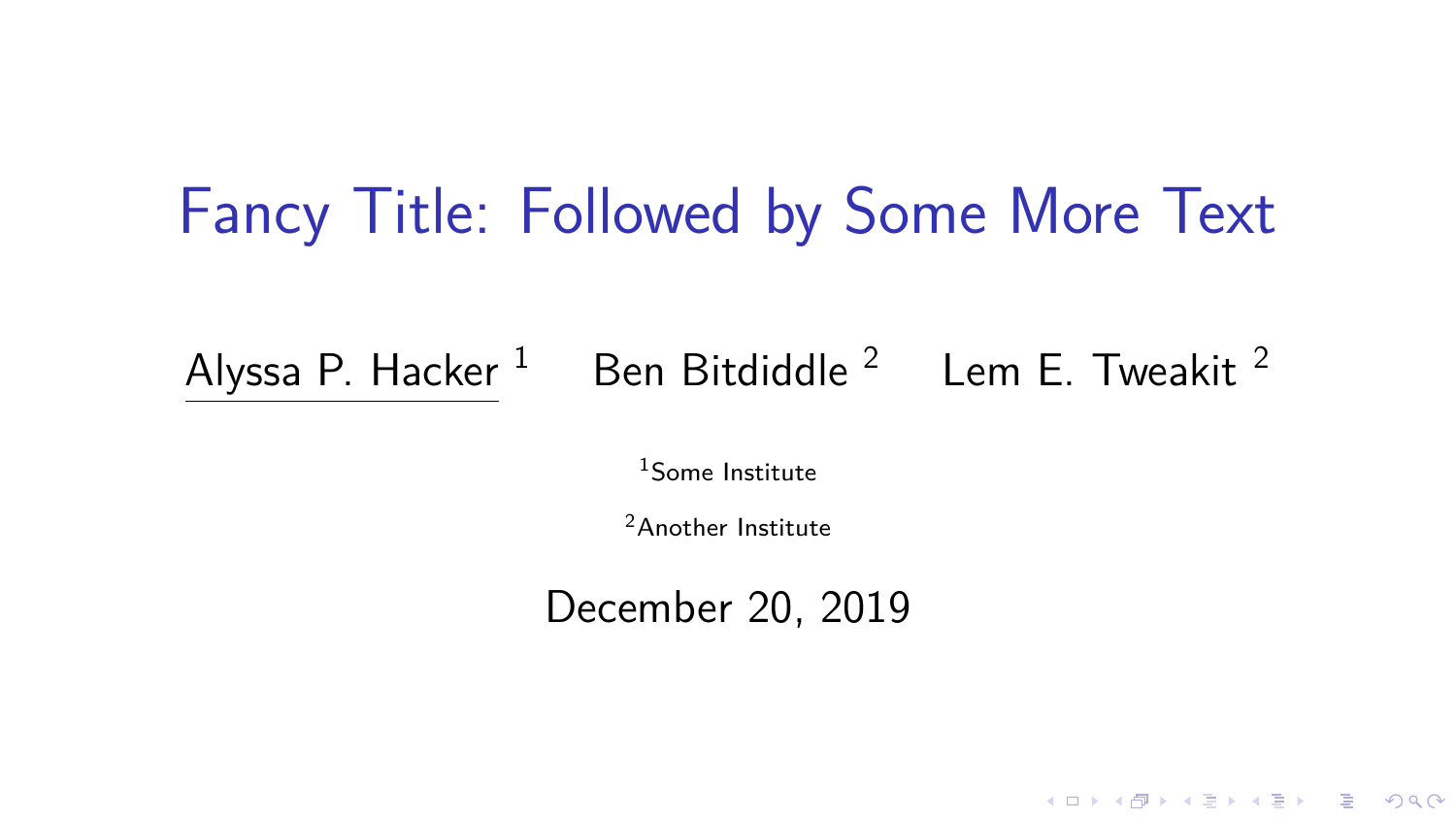## A slide title

- $\blacktriangleright$  A bulleted item
- $\blacktriangleright$  Another item
	- $\blacktriangleright$  With sub-bullets
	- **In And another, with some bold text**
- $\blacktriangleright$  And another, at the top level, with *italic* text

K ロ ▶ K 個 ▶ K 할 ▶ K 할 ▶ 이 할 → 9 Q Q →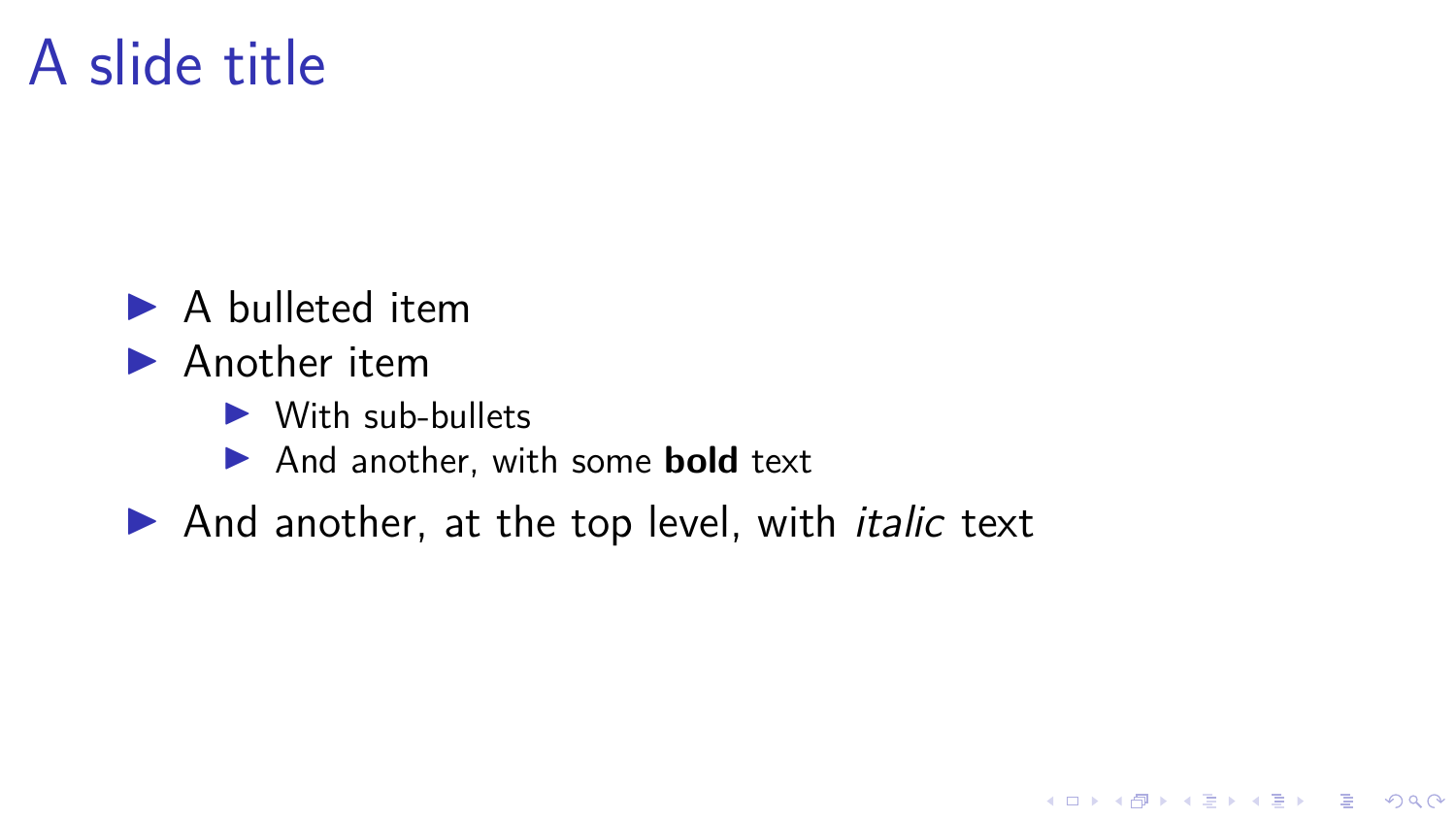## A 50-50 split slide

- $\blacktriangleright$  This side has a bullet
- $\blacktriangleright$  And another bullet, with text that wraps if it's long



Figure: A figure caption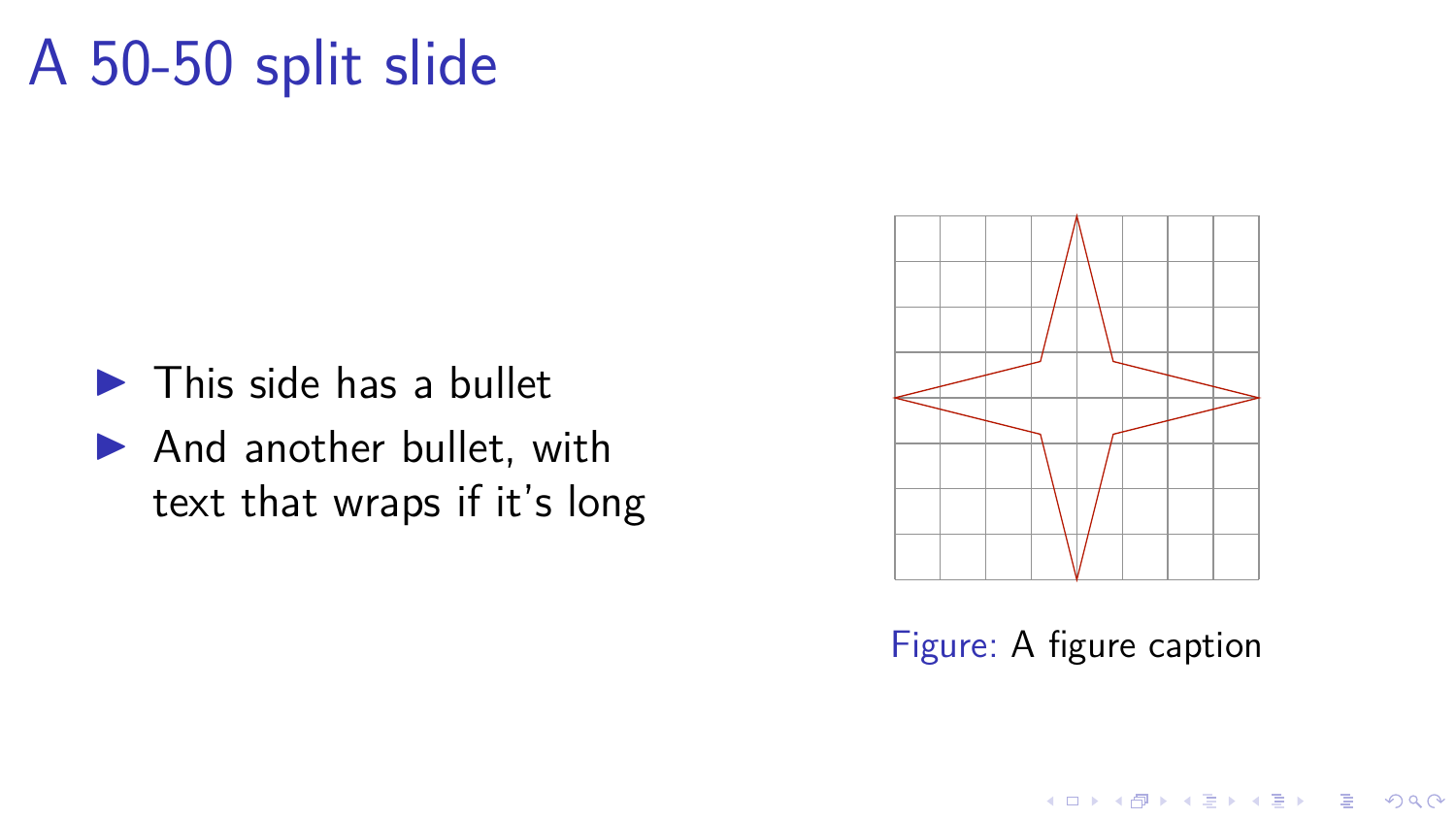# Full-slide figure



Figure: The figure's caption

K ロ ▶ K 個 ▶ K 할 ▶ K 할 ▶ 이 할 → K 이익(연)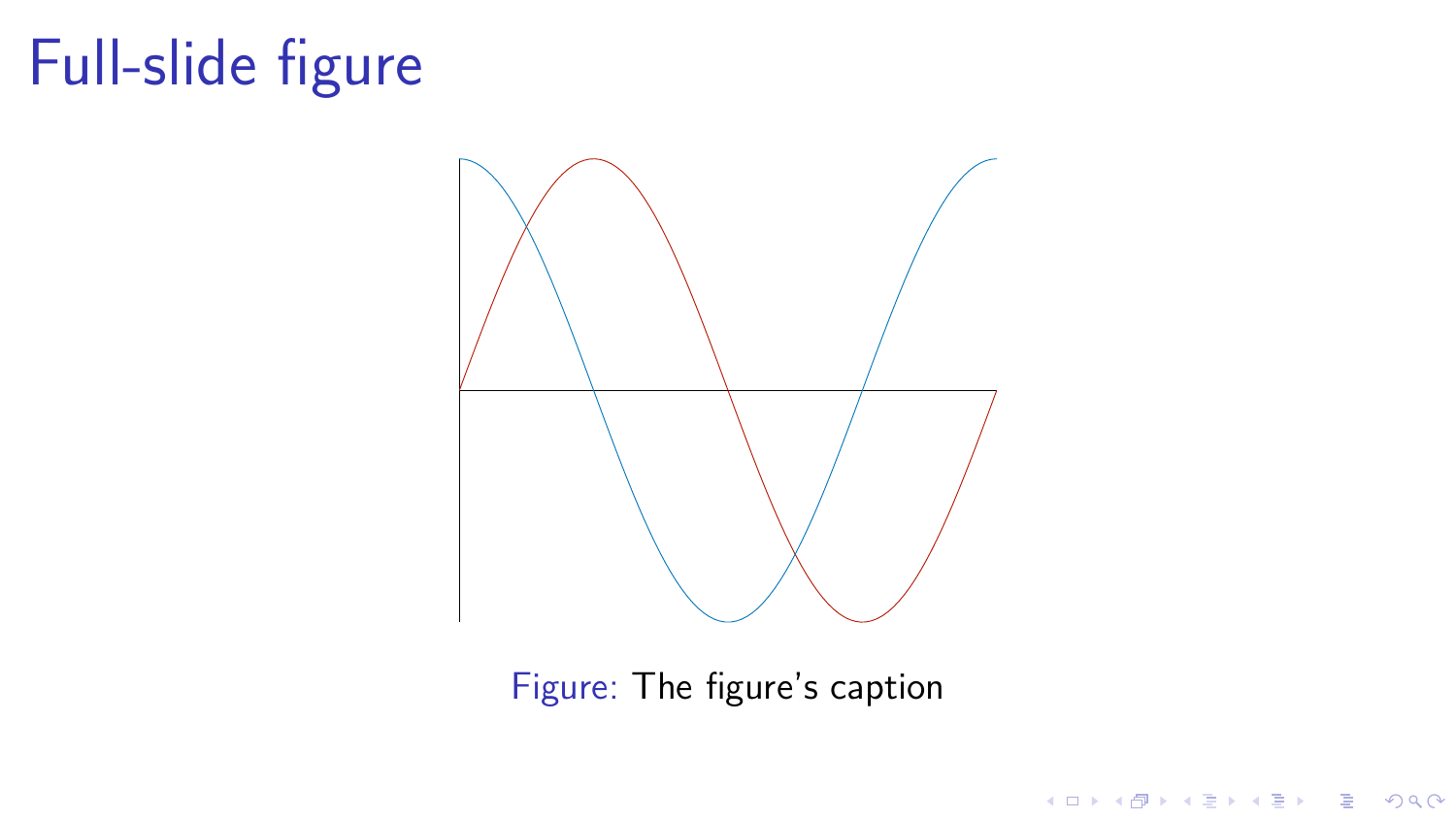### A slide with centered text

#### Some statement that is centered.

(a small note)

KO KKOKKEKKEK E DAG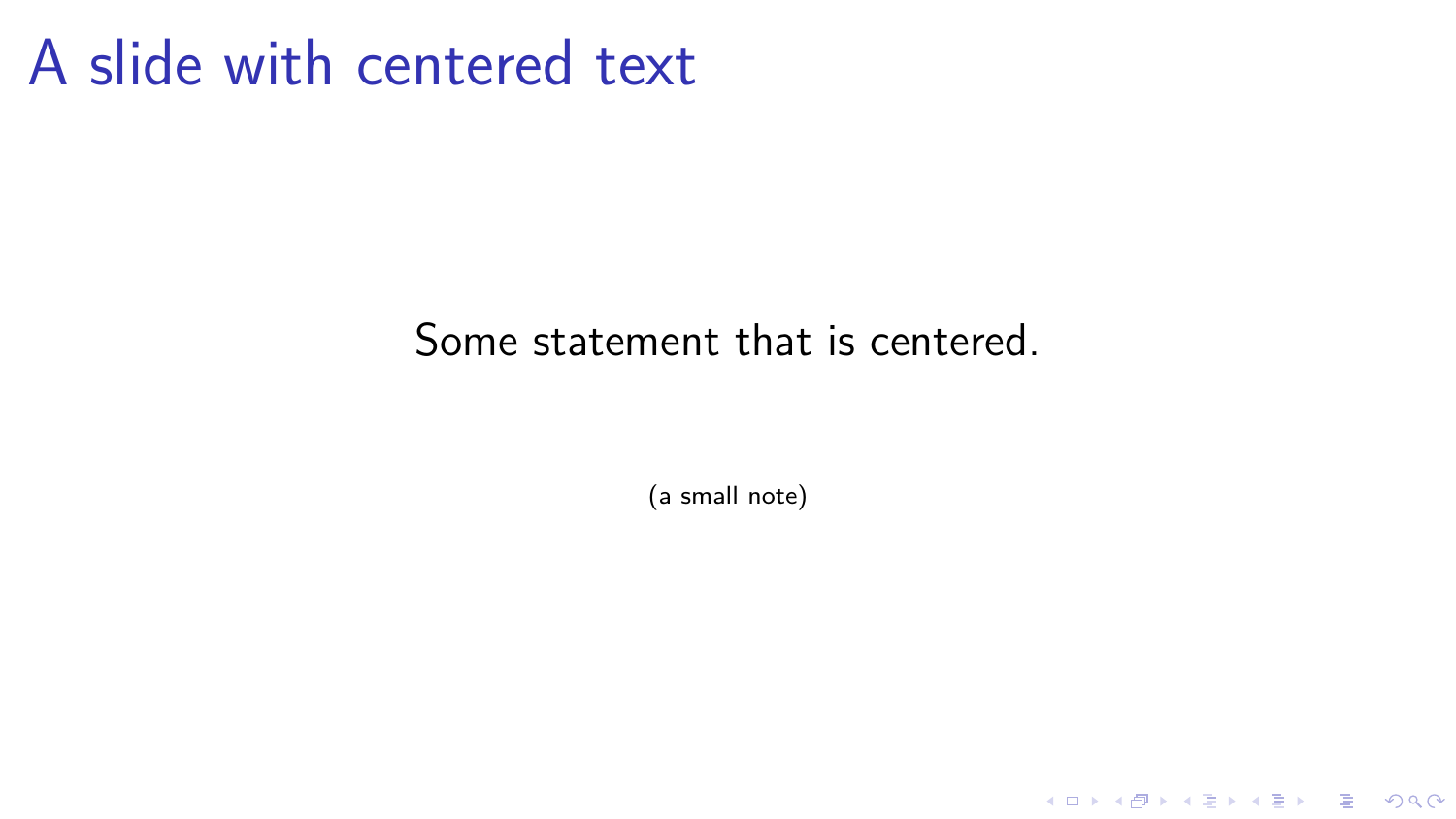### A slide with some code

```
/* some code */
def foo(x):
  return x**0.5 + 2*x
```

```
/* some can be highlighted */
foo(3)
```
Some explanatory text, in red, with some monospace text. There might be some math, too:

> √  $x + 2x$

> > K ロ ▶ K 個 ▶ K 할 ▶ K 할 ▶ 이 할 → 9 Q Q →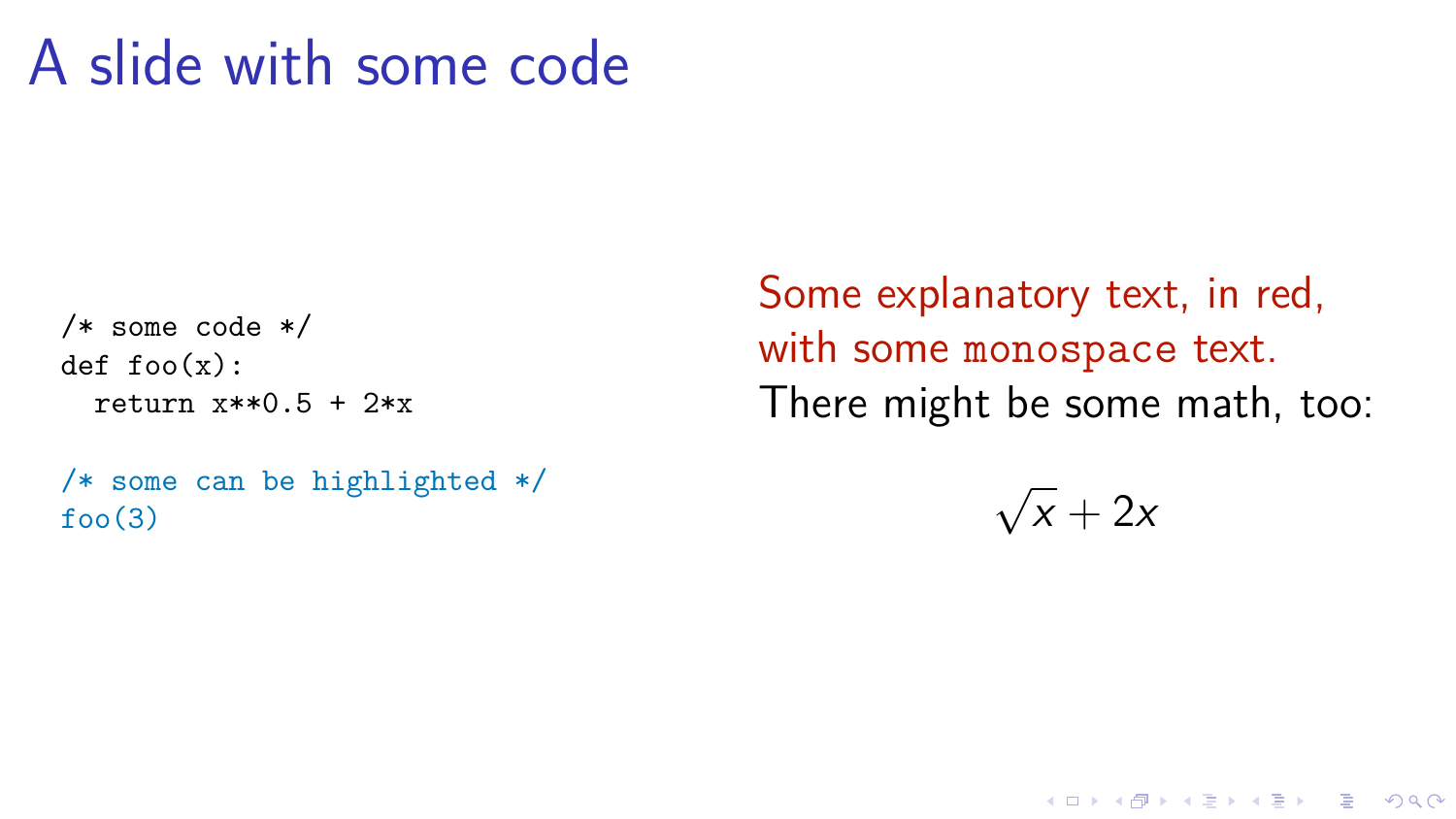## A slide with some bracketed text

- **In Some statement** [Some citation]
- **Another statement** [Another citation]
- $\triangleright$  A final statement The last citation]

(a small note)

K ロ ▶ K 個 ▶ K 할 ▶ K 할 ▶ 이 할 → 9 Q Q →